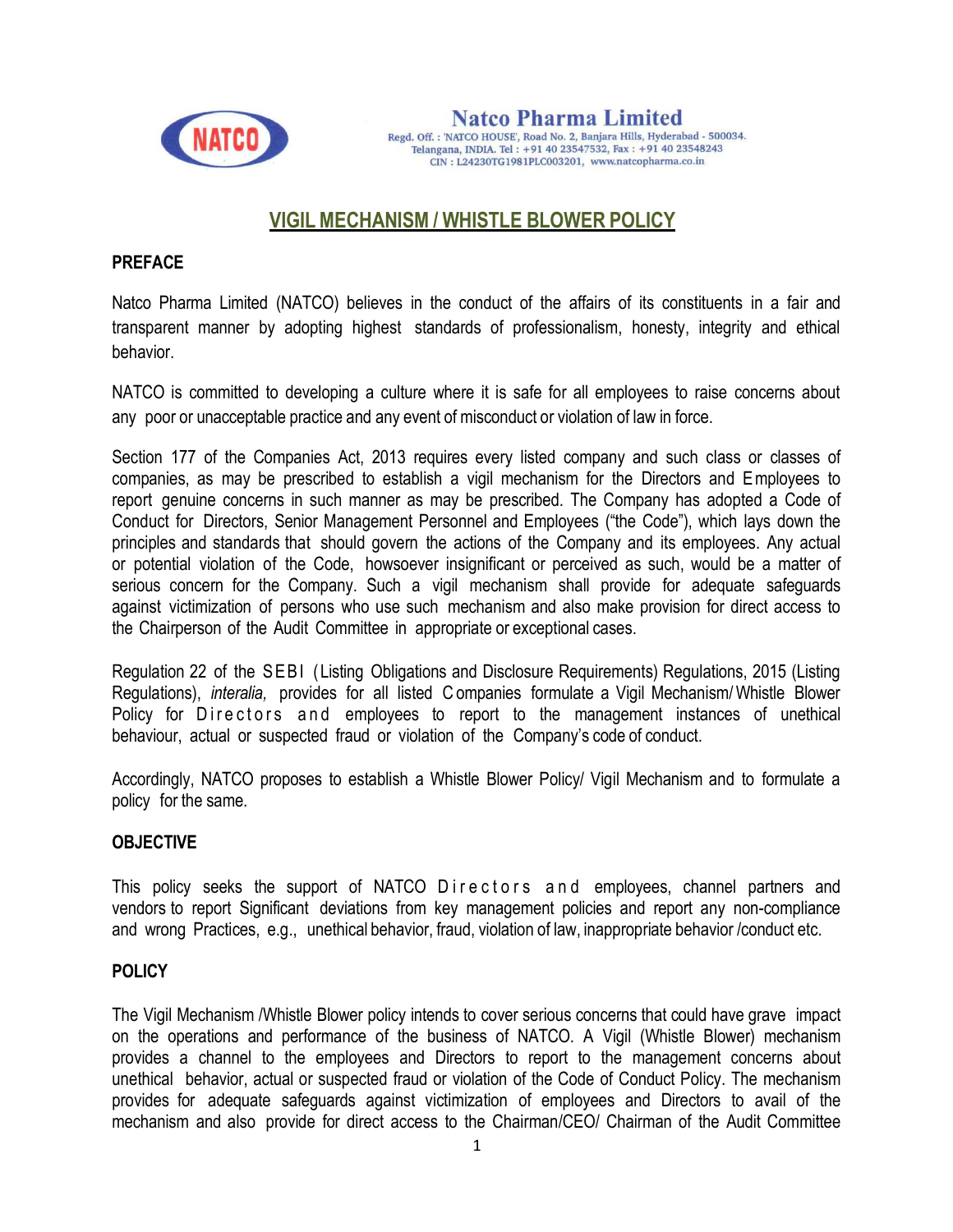in exceptional cases.

The policy neither releases employees from their duty of confidentiality in the course of their work nor can it be used as a route for raising malicious or unfounded allegations against people in authority and / or colleagues in general

## SCOPE OF THE POLICY

This Policy covers malpractices and events which have taken place / suspected to have taken place, misuse or abuse of authority, fraud or suspected fraud, violation of company rules, manipulations, negligence causing danger to public health and safety, misappropriation of monies, demanding and /or accepting gratification, obtaining a valuable thing without or inadequate consideration from a person with whom he have or may have official dealings, obtaining for self or any other person pecuniary benefits by corrupt or illegal means or abusing his position and other matters or activity on account of which the interest of the Company is affected and formally reported by whistle blowers concerning its employees.

The employees of the Company are eligible to make Protected Disclosures under the Policy. An employee can avail of the channel provided by this Policy for raising an issue covered under this Policy.

The Policy generally covers malpractices and events which have taken place/suspected to take place involving:

- Abuse of authority
- Breach of contract
- Negligence causing substantial and specific danger to public health and safety
- Manipulation of Company's data/records
- Financial irregularities, including fraud or suspected fraud or Deficiencies in Internal Control and check or deliberate error in preparations of Financial Statements or Misrepresentation of financial reports
- Any unlawful act whether Criminal/ Civil
- Pilferage of confidential/propriety information
- Deliberate violation of law/regulation
- Wastage/misappropriation of Company's funds/assets or property whether movable or immovable.
- Breach of Company Policy or improper practice of the Company's policies or procedures, failure to implement or comply with any approved Company Policy
- Willful negligence of assigned duties that could result in damage/loss to the Company

Policy should not be used in place of the Company's grievance procedures or be a route for raising malicious or unfounded allegations against colleagues.

### **DEFINITIONS**

"Alleged wrongful conduct" shall mean violation of law, Infringement of Company's rules, misappropriation of monies, actual or suspected fraud, substantial and specific danger to public health and safety or abuse of authority".

"Audit Committee" means a Committee constituted by the Board of Directors of the Company in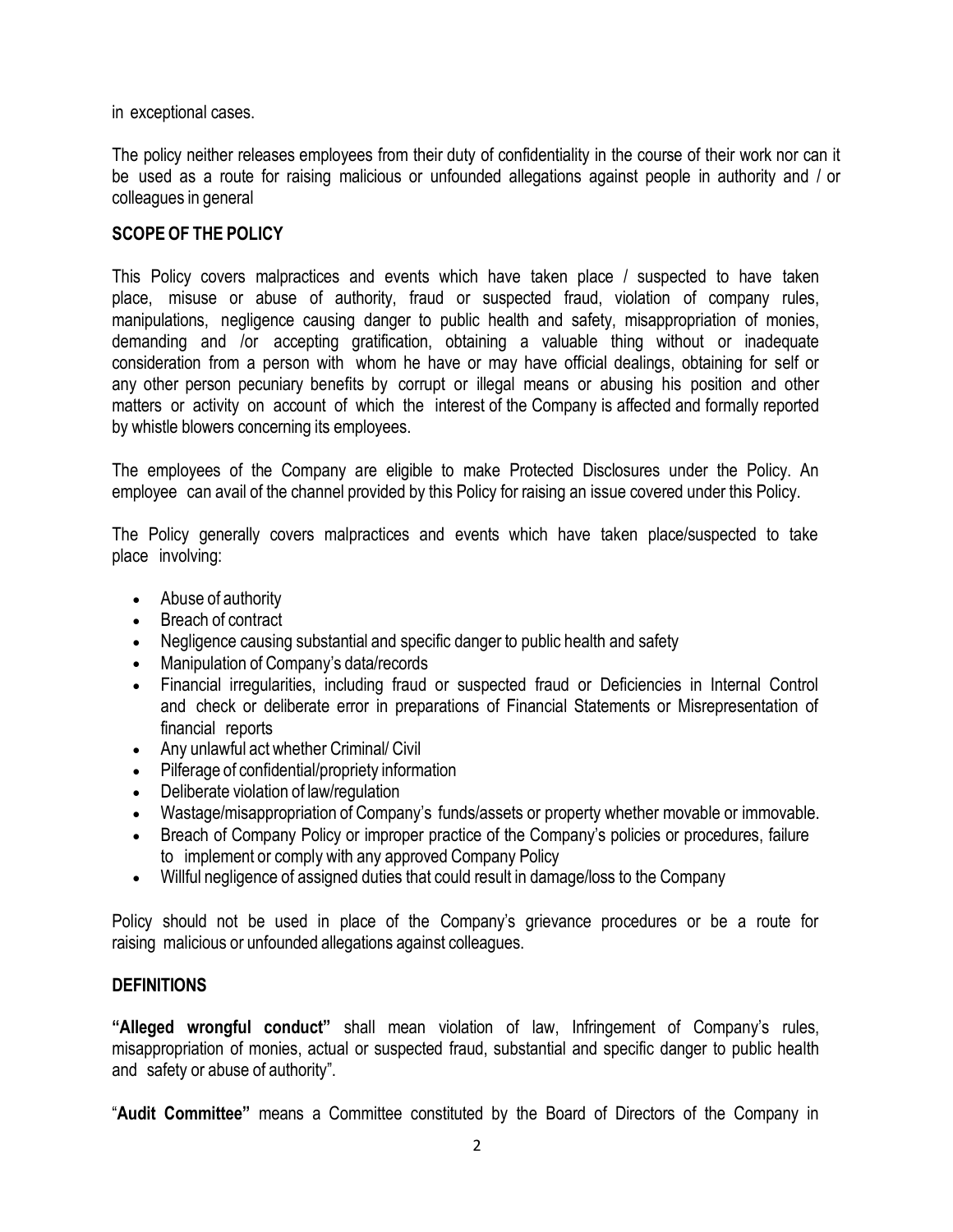accordance guidelines of Listing Regulations and the Companies Act, 2013.

"Board" means the Board of Directors of the Company.

"Chief Executive Officer" means the person designated as such in the Company.

"Company" means the Natco Pharma Limited.

"Code" means Code of Conduct for Directors, Senior Management Personnel and Employees of the Company.

"Disciplinary Action" means any action that can be taken on the completion of/during the investigation proceedings including but not limiting to a warning, imposition of fine, suspension from official duties or any such action as is deemed to be fit considering the gravity of the matter.

"Employee" means all the present employees and whole time Directors of the Company.

"Good Faith" an employee shall be deemed to be communicating in "good faith" if there is a reasonable basis for communication of unethical and improper practices or any other alleged wrongful conduct. Good Faith shall be deemed lacking when the employee does not have personal knowledge on a factual basis for the communication or where the employee knew or reasonably should have known that the communication about the unethical and improper practices or alleged wrongful conduct is malicious, false or frivolous.

"Investigators" means those persons authorised, appointed, consulted or approached by the Vigilance Officer or the Chief Executive Officer and includes the auditors of the Company and the police.

"Protected Disclosure" means a concern raised by an employee or group of employees of the Company, through a written communication and made in good faith which discloses or demonstrates information about an unethical or improper activity under the title "SCOPE OF THE POLICY" with respect to the Company. It should be factual and not speculative or in the nature of an interpretation / conclusion and should contain as much specific information as possible to allow for proper assessment of the nature and extent of the concern.

"Subject" means a person or group of persons against or in relation to whom a Protected Disclosure is made or evidence gathered during the course of an investigation.

"Vigilance and Ethics Officer" means an officer appointed to receive protected disclosures from whistle blowers, maintaining records thereof, placing the same before the Audit Committee for its disposal and informing the Whistle Blower the result thereof.

"Whistle Blower" is an employee or group of employees who make a Protected Disclosure under this Policy and also referred in this policy as complainant.

### **ELIGIBILITY**

All Directors and Employees of the Company are eligible to make Protected Disclosures under the Policy in relation to matters concerning the Company.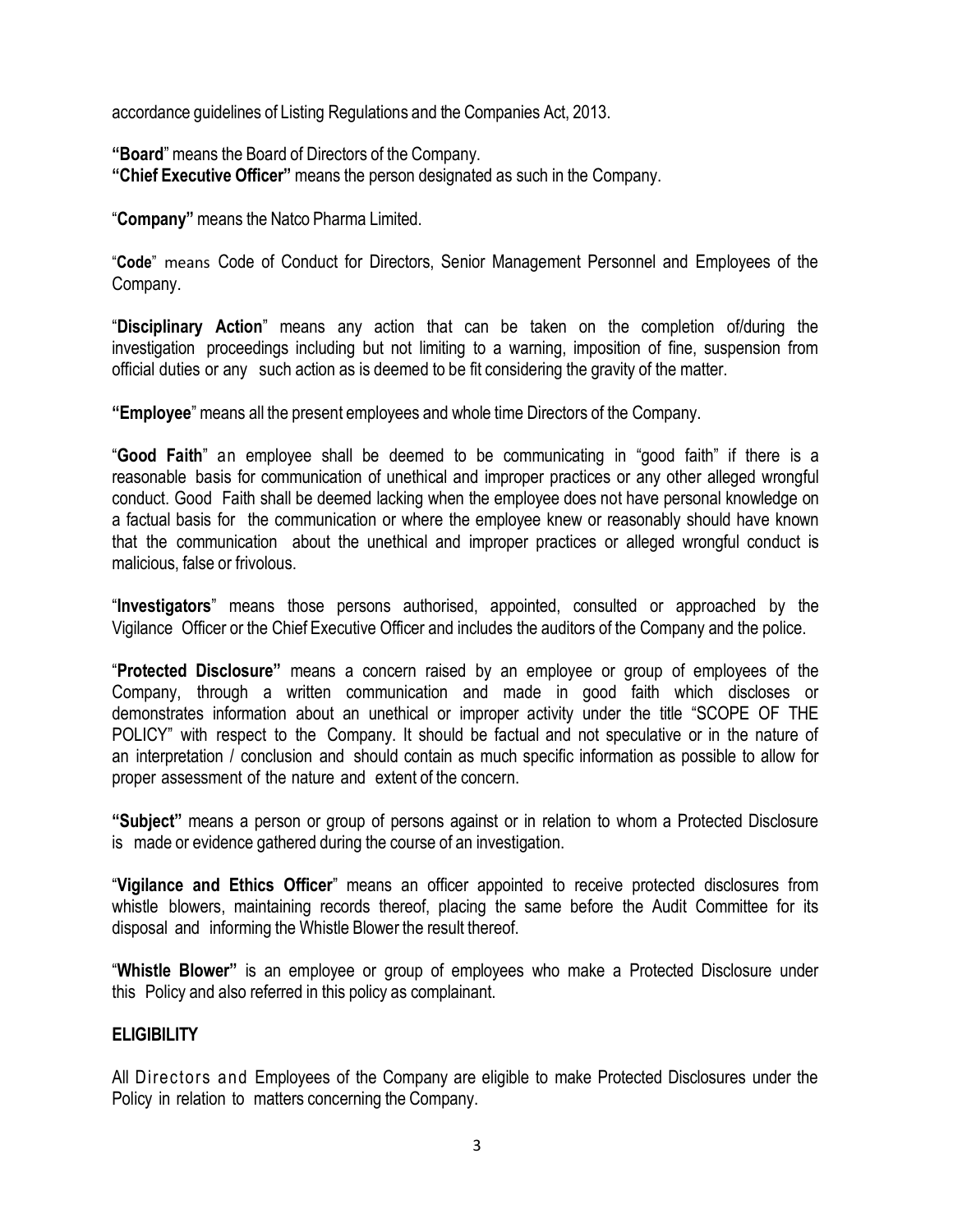## GUIDING PRINCIPLES

To ensure that this Policy is adhered to, and to assure that the concern will be acted upon seriously, the Company will:

- Ensure that the Whistleblower and/or the person processing the Protected Disclosure is not victimized for doing so
- Treat victimization as a serious matter, including initiating disciplinary action, if required, on such person/(s)
- Ensure complete confidentiality
- Not attempt to conceal evidence of the Protected Disclosure
- Take disciplinary action, if anyone destroys or conceals evidence of the Protected Disclosure made/to be made
- Provide an opportunity of being heard to the persons involved especially to the Subject
- Disclosure in writing to be sent/ handed over in a sealed cover to the Chairman/Managing Director/CEO & Chairman of the Audit Committee

## ANONYMOUS ALLEGATION

Whistleblowers must put their names to allegations as follow-up questions and investigation may not be possible unless the source of the information is identified. Disclosures expressed anonymously will ordinarily NOT be investigated

### RECEIPT AND DISPOSAL OF PROTECTED DISCLOSURES.

All Protected Disclosures should be reported in writing by the complainant as soon as possible after the Whistle Blower becomes aware of the same so as to ensure a clear understanding of the issues raised and should either be typed or written in a legible handwriting in English.

The Protected Disclosure should be submitted in a closed and secured envelope and should be super scribed as "Protected disclosure under the Whistle Blower policy". Alternatively, the same can also be sent through email with the subject "Protected disclosure under the Whistle Blower policy". If the complaint is not super scribed and closed as mentioned above, it will not be possible for the Audit Committee to protect the complainant and the protected disclosure will be dealt with as if a normal disclosure. In order to protect identity of the complainant, the Vigilance and Ethics Officer will not issue any acknowledgement to the complainants and they are further advised not to write their name / address on the envelope and not to enter into any further correspondence with the Vigilance and Ethics Officer. The Vigilance and Ethics Officer shall assure that in case any further clarification is required he will get in touch with the complainant.

The Protected Disclosure should be forwarded under a covering letter signed by the complainant. The Vigilance and Ethics Officer / Chairman of the Audit Committee/ CEO/ Chairman as the case may be, shall detach the covering letter bearing the identity of the Whistle Blower and process only the Protected Disclosure.

All Protected Disclosures should be addressed to the Vigilance and Ethics Officer of the Company or to the Chairman of the Audit Committee/CEO/Chairman in exceptional cases. The contact details of the Vigilance and Ethics Officer of the Company is as under:-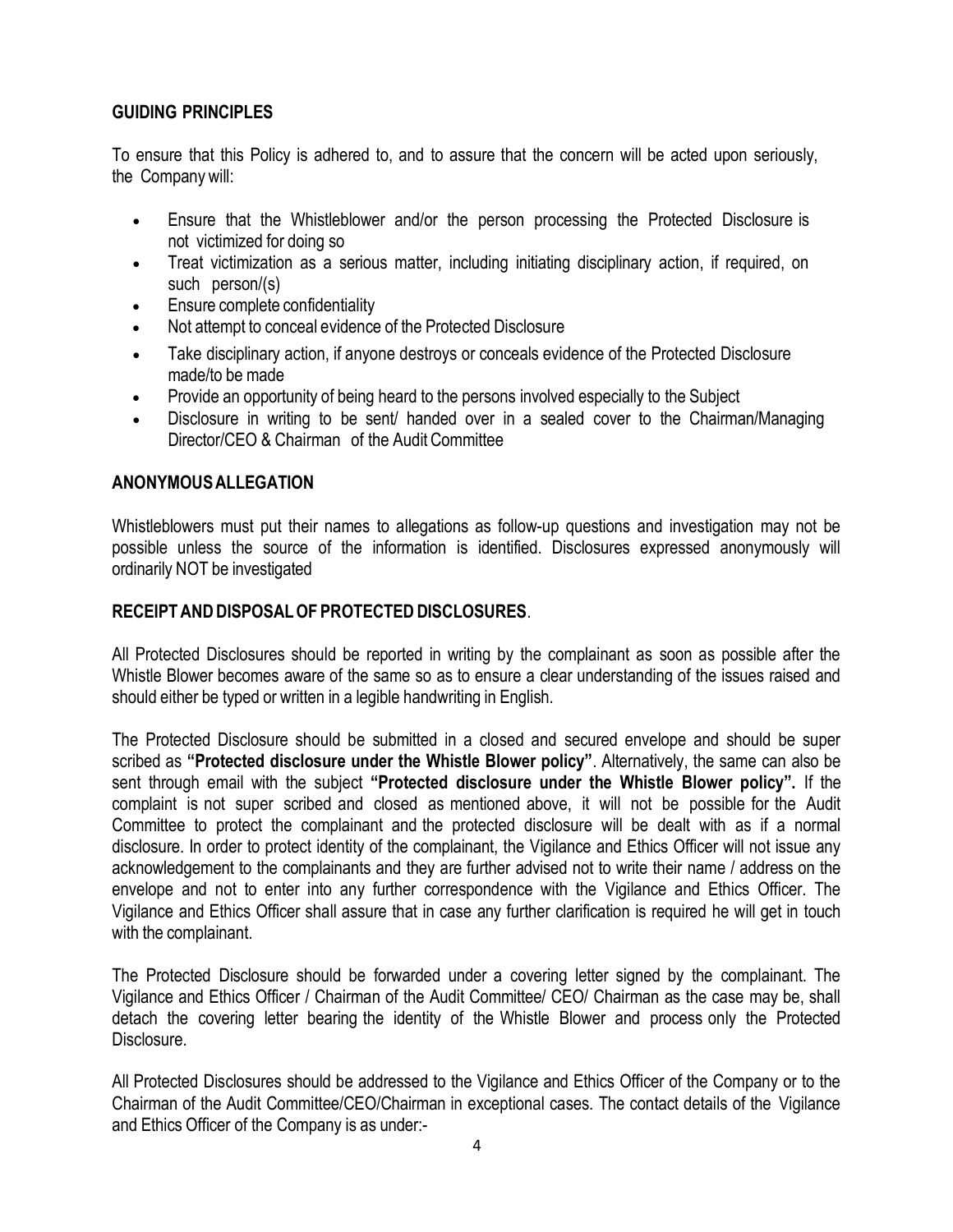Name and Address Vigilance and Ethics Officer of the Company Sri. Venkat Ramesh Chekuri Company Secretary & Compliance Officer Natco Pharma Limited Corporate Office: Natco House, Road # 2, Banjara Hills, Hyderabad-500 034 Email- venkatramesh.ch@natcopharma.co.in

Protected Disclosure against the Vigilance and Ethics Officer should be addressed to the Chairman of the Company and the Protected Disclosure against the Chairman/ CEO of the Company should be addressed to the Chairman of the Audit Committee. The contact details of the Chairman, CEO and the Chairman of the Audit Committee are as under:

Name and Address of Managing Director of the Company Sri V.C. Nannapaneni Natco Pharma Limited Corporate Office: Natco House, Road No.2 Banjara Hills, Hyderabad-500 034 Email- chairman@natcopharma.co.in

Name and Address of Director & CEO of the Company

Sri Rajeev Nannapaneni Natco Pharma Limited Corporate Office: Natco House, Road No.2 Banjara Hills, Hyderabad-500 034 Email- rajeev@natcopharma.co.in

Name and Address of the Chairman of the Audit Committee and Chairman of the Company

Sri G.S. Murthy Flat # 304, Sarada Apartments-II, Naveen Nagar, Road # 1, Banjara Hills, Hyderabad- 500 034 Email- gsmurthy1937@gmail.com

On receipt of the protected disclosure the Vigilance and Ethics Officer / Chairman/ CEO / Chairman of the Audit Committee, as the case may be, shall make a record of the Protected Disclosure and also ascertain from the complainant whether he was the person who made the protected disclosure or not. He shall also carry out initial investigation either himself or by involving any other Officer of the Company or an outside agency before referring the matter to the Audit Committee of the Company for further appropriate investigation and needful action. The record will include:

- a) Brief facts;
- b) Whether the same Protected Disclosure was raised previously by anyone or on the same subject and if so, the outcome thereof;
- c) Details of actions taken by Vigilance and Ethics Officer / Chairman/ CEO for processing the complaint
- d) Findings of the Audit Committee
- e) The recommendations of the Audit Committee/ other action(s).

The Audit Committee, if deems fit, may call for further information or particulars from the complainant.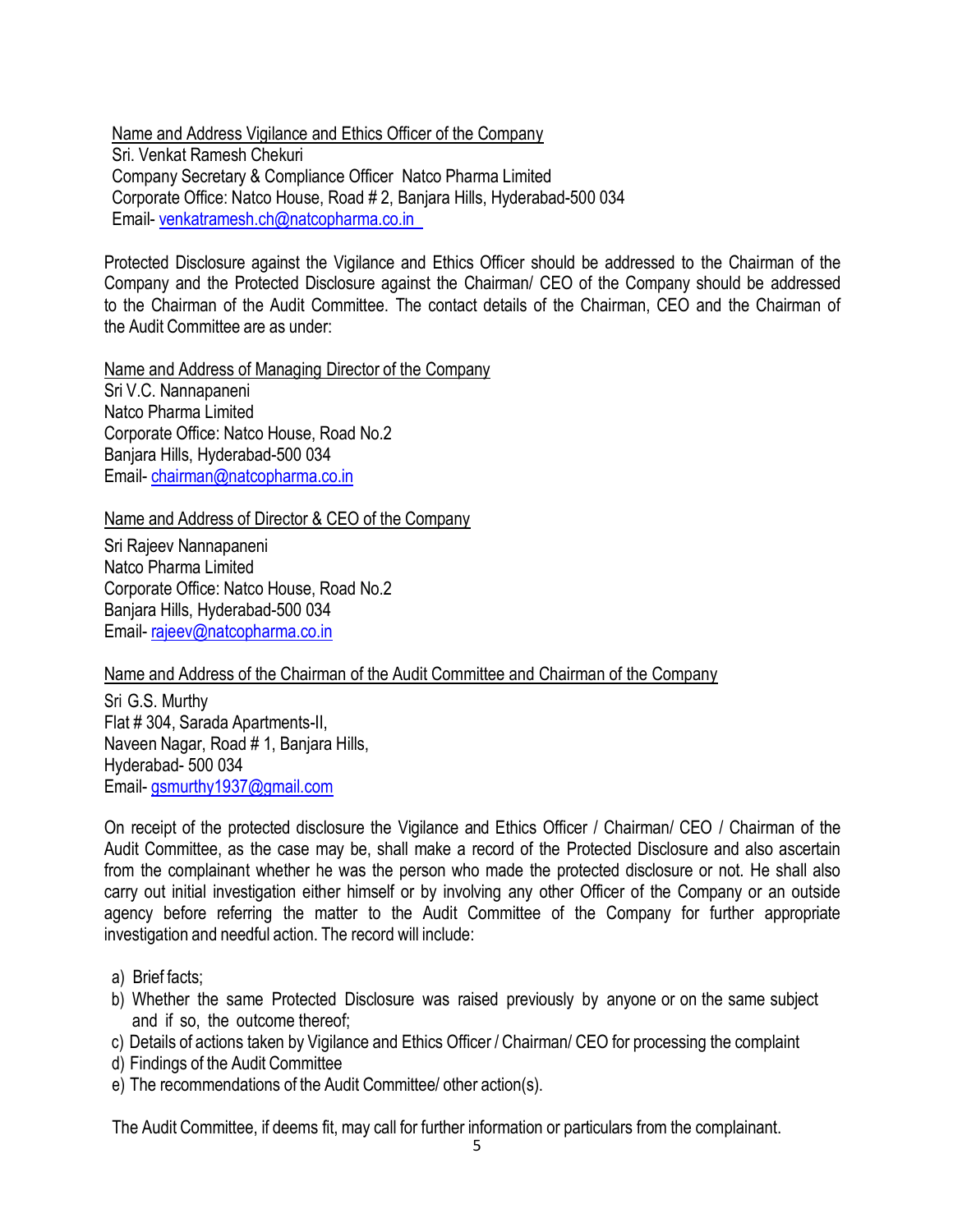### INVESTIGATION

All protected disclosures under this policy will be recorded and thoroughly investigated. The Audit Committee may investigate and may at its discretion consider involving any other Officer of the Company and/ or an outside agency for the purpose of investigation.

The decision to conduct an investigation is by itself not an accusation and is to be treated as a neutral fact finding process.

Subject(s) will normally be informed in writing of the allegations at the outset of a formal investigation and have opportunities for providing their inputs during the investigation.

Subject(s) shall have a duty to co-operate with the Audit Committee or any of the Officers appointed by it in this regard.

Subject(s) have a right to consult with a person or persons of their choice, other than the Vigilance and Ethics Officer / Investigators and/or members of the Audit Committee and/or the Whistle Blower.

Subject(s) have a responsibility not to interfere with the investigation. Evidence shall not be withheld, destroyed or tampered with and witness shall not be influenced, coerced, threatened or intimidated by the subject(s).

Unless there are compelling reasons not to do so, subject(s) will be given the opportunity to respond to material findings contained in the investigation report. No allegation of wrong doing against a subject(s) shall be considered as maintainable unless there is good evidence in support of the allegation.

Subject(s) have a right to be informed of the outcome of the investigations. If allegations are not sustained, the Subject should be consulted as to whether public disclosure of the investigation results would be in the best interest of the Subject and the Company.

The investigation shall be completed normally within 90 days of the receipt of the protected disclosure and is extendable by such period as the Audit Committee deems fit.

#### DECISION AND REPORTING

If an investigation leads the Vigilance and Ethics Officer / Chairman of the Audit Committee to conclude that an improper or unethical act has been committed, the Vigilance and Ethics Officer / Chairman of the Audit Committee shall recommend to the management of the Company to take such disciplinary or corrective action as he/they may deem fit. It is clarified that any disciplinary or corrective action initiated against the Subject as a result of the findings of an investigation pursuant to this Policy shall adhere to the applicable personnel or staff conduct and disciplinary procedures.

The Vigilance and Ethics Officer shall submit a report to the Chairman of the Audit Committee on a regular basis about all Protected Disclosures referred to him/her since the last report together with the results of investigations, if any.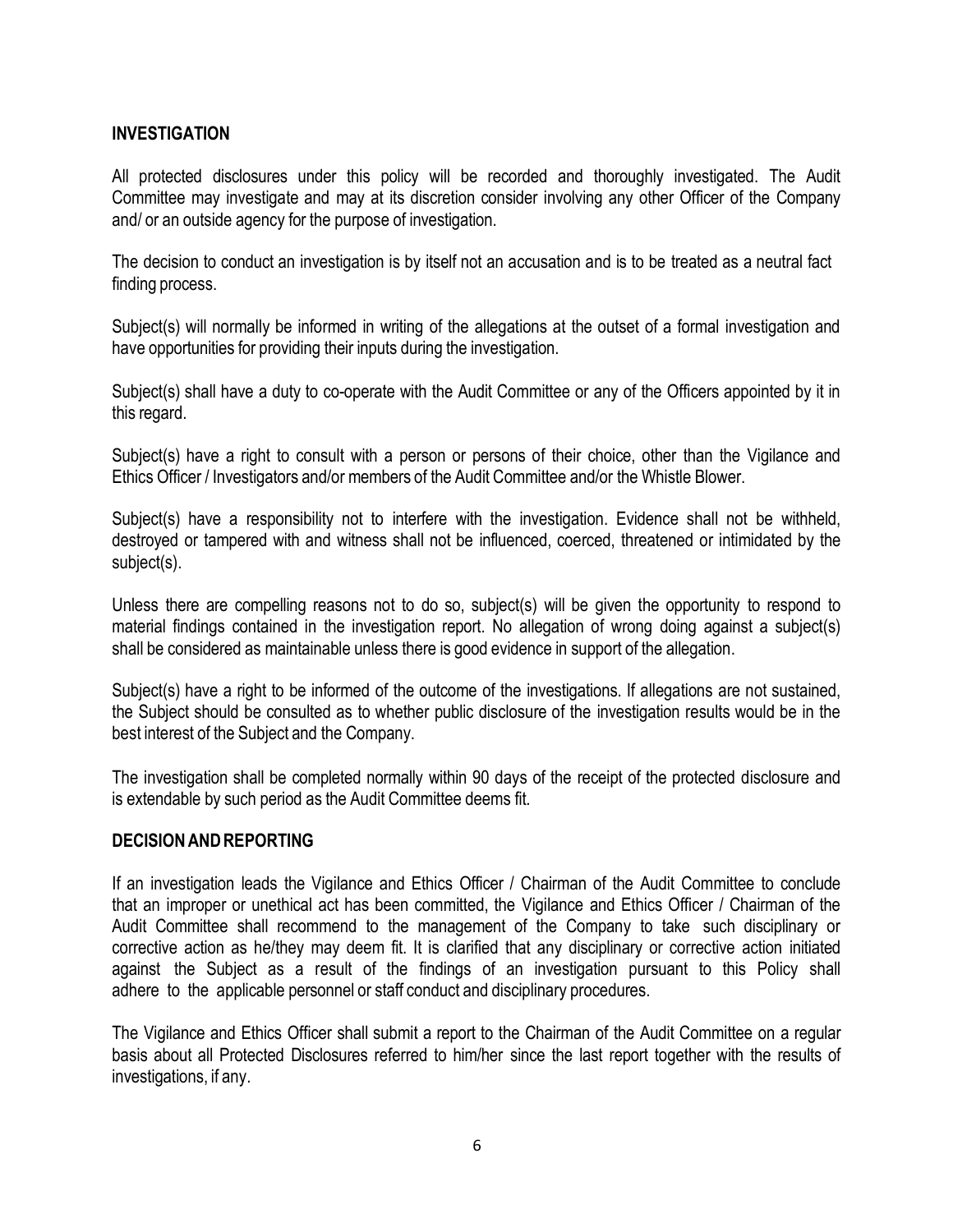In case the Subject is the Chairman/CEO of the Company, the Chairman of the Audit Committee after examining the Protected Disclosure shall forward the protected disclosure to other members of the Audit Committee if deemed fit. The Audit Committee shall appropriately and expeditiously investigate the Protected Disclosure.

If the report of investigation is not to the satisfaction of the complainant, the complainant has the right to report the event to the appropriate legal or investigating agency.

A complainant who makes false allegations of unethical & improper practices or about alleged wrongful conduct of the subject to the Vigilance and Ethics Officer or the Audit Committee shall be subject to appropriate disciplinary action in accordance with the rules, procedures and policies of the Company.

## SECRECY / CONFIDENTIALITY

The Complainant, Vigilance and Ethics Officer, Members of Audit Committee, the Subject and everybody involved in the process shall:

- Maintain confidentiality of all matters under this Policy
- Discuss only to the extent or with those persons as required under this policy for completing the process of investigations.
- Not to keep the papers unattended anywhere at any time
- Keep the electronic mails / files under password.

All reports and records associated with Protected Disclosures are considered confidential information and access will be restricted to the Whistleblower and Vigilance and Ethics Officer. Protected Disclosures and any resulting investigations, reports or resulting actions will generally not be disclosed to the public except as required by any legal requirements or regulations or by any corporate policy in place at that time

### PROTECTION TO WHISTLE BLOWER

If an employee raises a concern under this Policy, he/she will not be at risk of suffering any form of reprisal or retaliation. Retaliation includes discrimination, reprisal, harassment or vengeance in any manner. He/she will not be at the risk of losing her/ his job or suffer loss in any other manner including but not limited to transfer, demotion, refusal of promotion, or the like including any direct or indirect use of authority to obstruct the Whistleblower's right to continue to perform his/her duties/functions including making further Protected Disclosure, as a result of reporting under this Policy.

# ACCOUNTABILITIES – WHISTLE BLOWERS

- Bring to early attention of the Company any improper practice they become aware of. Although they are not required to provide proof, they must have sufficient cause for concern. Delay in reporting may lead to loss of evidence and also financial loss for the Company
- Avoid anonymity when raising a concern
- Follow the procedures prescribed in this policy for making a Disclosure
- Co-operate with investigating authorities, maintaining full confidentiality
- The intent of the policy is to bring genuine and serious issues to the fore and it is not intended for petty disclosures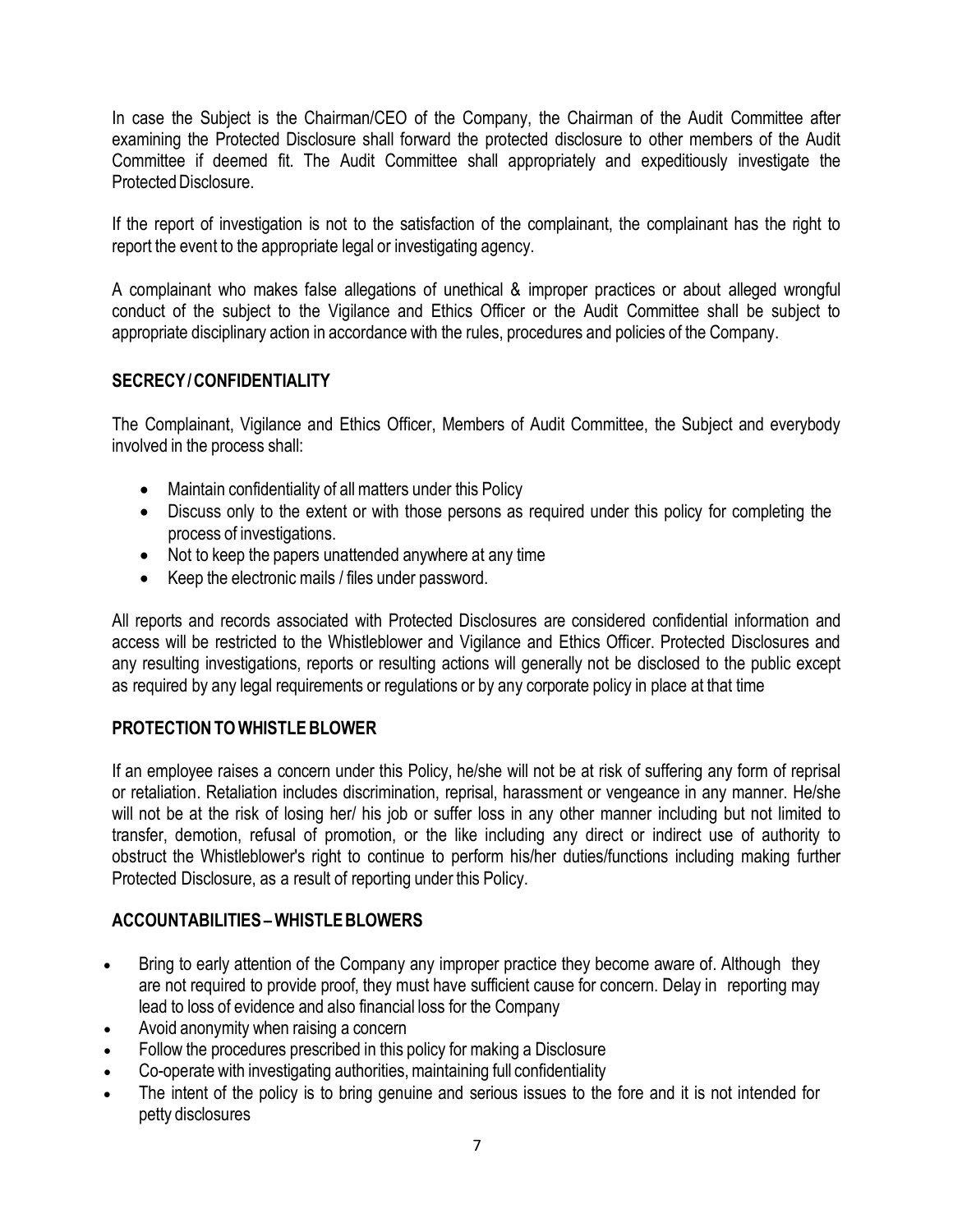- A whistleblower has the right to protection from retaliation
- Maintain confidentiality of the subject matter of the Disclosure and the identity of the persons involved in the alleged malpractice/violation. It may forewarn the Subject in case any important evidence is likely to be destroyed

In exceptional cases, where the whistleblower is not satisfied with the outcome of the investigation carried out by the Vigilance and Ethics Officer, he/she can make a direct appeal to the Chief Executive Officer of the Company. Where the whistleblower is not satisfied even with the outcome of the investigation carried out the Chief Executive Officer of the Company he can make a complaint to CMD of the Company.

## ACCOUNTABILITIES – VIGILANCE OFFICER AND INVESTIGATORS

- Conduct the enquiry in a fair, unbiased manner
- Ensure complete fact-finding
- Maintain strict confidentiality
- Decide on the outcome of the investigation
- Recommend an appropriate course of action suggested disciplinary action, including dismissal, and preventive measures.
- Minute Investigators' deliberations and document the final report

# RIGHTS OF A SUBJECT

- Subjects have a right to be heard and the Vigilance and Ethics Officer must give adequate time and opportunity for the subject to communicate his/her say on the matter
- Subjects have the right to be informed of the outcome of the investigation and shall be so informed in writing by the Company after the completion of the inquiry/ investigation process
- Subjects have a right to consult with a person or persons of their choice, other than the Investigators and/or the Whistle Blower.
- Subjects shall be free at any time to engage counsel at their own cost to represent them in the investigation proceedings. However, if the allegations against the subject are not sustainable, then the Company may consider to reimburse reasonable costs

# ACCESS TO CHAIRMAN OF THE AUDIT COMMITTEE

The Whistle Blower shall have right to access Chairman of the Audit Committee directly in exceptional cases and the Chairman of the Audit Committee is authorized to prescribe suitable directions in this regard.

# **COMMUNICATION**

A whistle Blower policy cannot be effective unless it is properly communicated to Directors and employees. Directors and Employees shall be informed through by publishing in the website of the Company.

# RETENTION OF DOCUMENTS

All Protected disclosures in writing or documented along with the results of Investigation relating thereto, shall be retained by the Company for a period of 7 (seven) years or such other period as specified by any